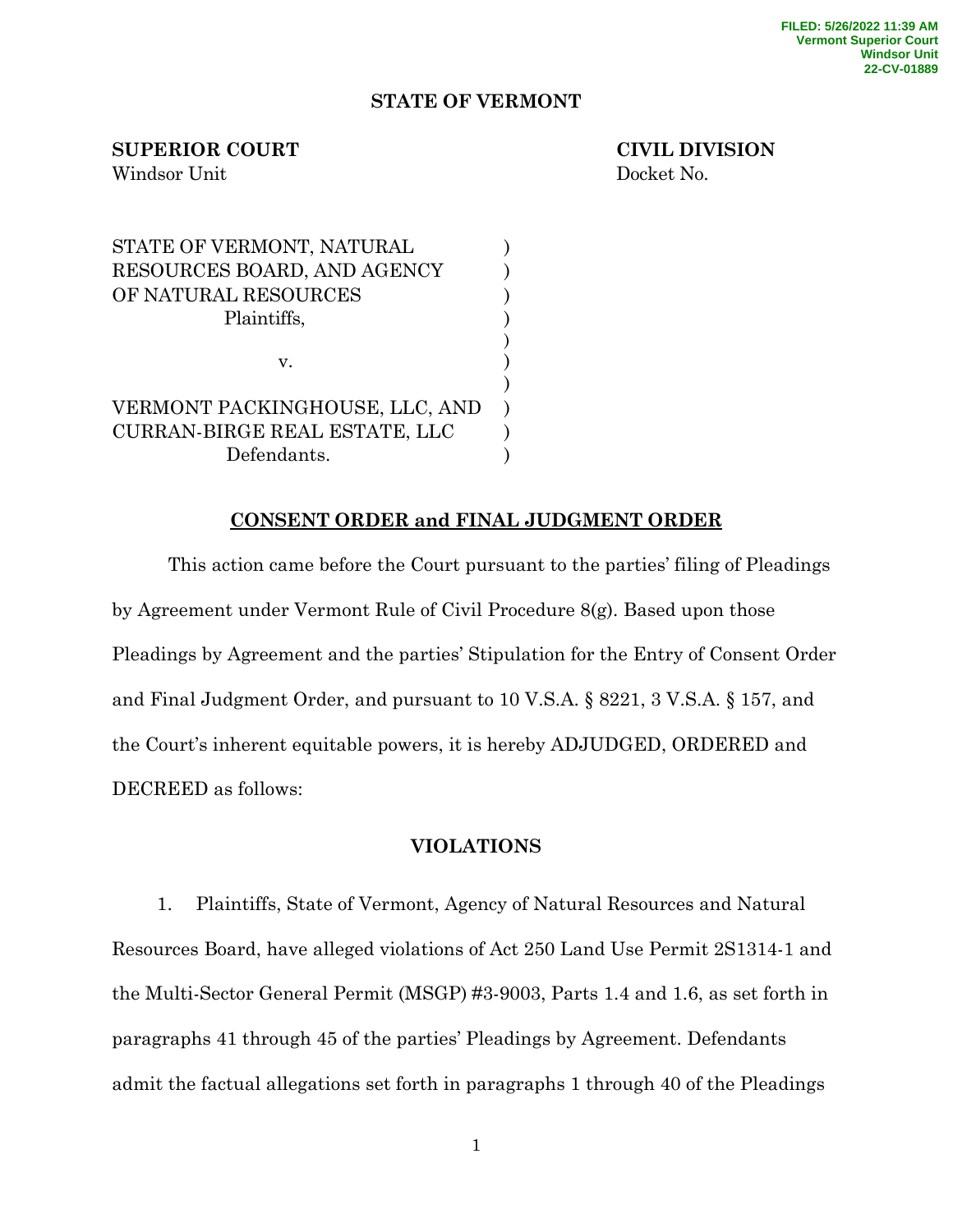by Agreement solely for purposes of resolving this case, and neither admit nor deny liability for the alleged violations but agree to the entry of this Consent Order and Final Judgment Order to resolve this matter. Defendants agree that each of the violations alleged in paragraphs 41 through 45 of the Pleadings by Agreement is deemed proven and established as a "prior violation" in any future State proceeding considering Defendant's compliance record, including but not limited to administrative or judicial enforcement actions for civil penalties calculated pursuant to 10 V.S.A. § 8010, and permit proceedings.

### **PENALTIES**

2. For the violations described above, Defendants shall pay a civil penalty of thirty-seven thousand dollars (\$37,000) no later than thirty (30) days after the date this Order is issued.

3. The civil penalty payment required by this Order shall be made to the "State of Vermont" and shall be sent to Melanie Kehne, Assistant Attorney General, Office of the Attorney General, 109 State Street, Montpelier, VT 05609-1001.

4. If Defendants fail to make payment as set forth in the preceding paragraphs, such failure shall constitute a breach of this Consent Order and Final Judgment Order, and interest shall accrue on the entire unpaid balance at twelve percent (12%) per annum. Defendants shall also be liable for costs incurred by the State, including reasonable attorney's fees, to collect any unpaid penalty amount.

### **OTHER PROVISIONS**

5. Within sixty (60) days of the issuance of this Order, Defendants shall submit to ANR a Notice of Intent and Stormwater Pollution Prevention Plan

2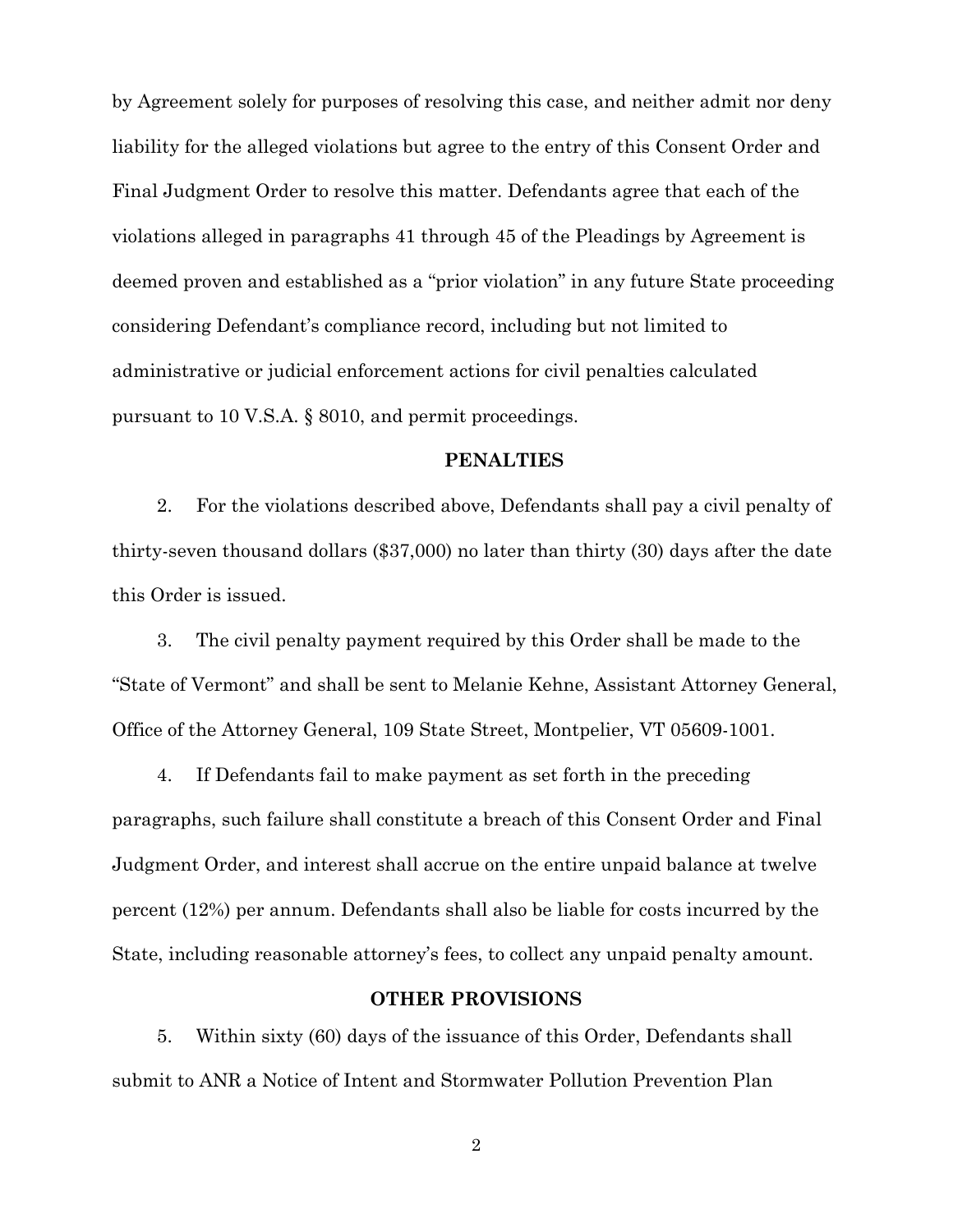sufficient to obtain coverage under MSGP 3-9003, or a Certification of No Exposure warranting exclusion in accordance with MSGP 3-9003, Sections 1.4 and 1.6.

6. The parties waive: (a) all rights to contest or appeal this Consent Order and Final Judgment Order; and (b) all rights to contest the obligations imposed upon Defendants under this Consent Order and Final Judgment Order in this or any other administrative or judicial proceeding involving the State of Vermont.

7. This Consent Order and Final Judgment Order is binding upon the parties and all their successors and assigns. Any change in Defendants' ownership, corporate, or other legal status, including but not limited to any transfer of assets, shall in no way alter the responsibilities of Defendants, their successors, or their assigns under this Consent Order and Final Judgment Order.

8. Nothing in this Consent Order and Final Judgment Order shall be construed to create or deny any rights in, or grant or deny any cause of action to, any person not a party to this Consent Order and Final Judgment Order.

9. This Consent Order and Final Judgment Order shall become effective only after it is entered as an order of the Court. When so entered by the Court, this Judgment Order shall become final.

10. Any violation of this Consent Order and Final Judgment Order shall be deemed to be a violation of a judicial order and may result in the imposition of injunctive relief and/or penalties, including penalties for contempt, as set forth in 10 V.S.A. Chapters 201 and 211.

3